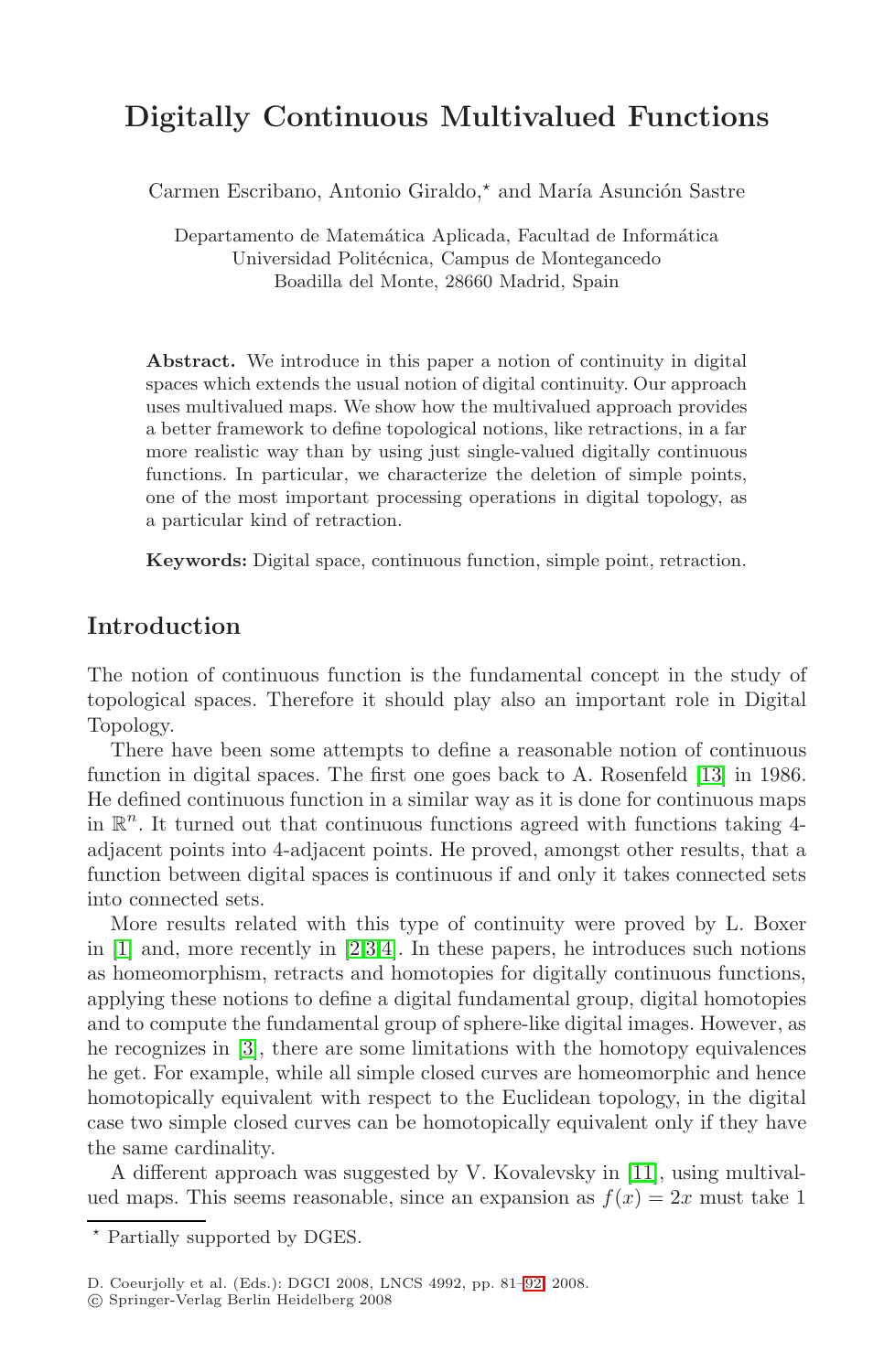#### 82 C. Escribano, A. Giraldo, and M.A. Sastre

pixel to 2 pixels if the image of an interval has still to be connected. He calls a multivalued function continuous if the pre-image of an open set is open. He considers, however, that another important class of multivalued functions is what he calls "connectivity preserving mappings". By its proper definition, the image of a point by a connectivity preserving mapping is a connected set. This is not required for merely continuous functions. He finally asserts that the substitutes for continuous functions in finite spaces are the simple connectivity preserving maps, where a connectivity preserving map f is simple if for any x such that  $f(x)$ has more than 1 element then  $f^{-1}f(x) = \{x\}$ . However, in this case it would be possible to map the center of a  $3 \times 3$  square to the boundary of it leaving the points of the boundary fixed, obtaining in this way a "continuous" retraction from the square to its boundary, something impossible in the continuous realm. The number of admissible function is reduced considering restrictions, as in its notion of n-isomorphism, upon the diameter of the image of a point, although, if we want  $f(x) = nx$  to be continuous, these restrictions should be dependent of the function. Nevertheless, this kind of restrictions might be useful, since allowing big[ger](#page-11-5) images we gradually increase the class of allowable functions.

In [14], A. Rosenfeld and A. Nakamura introduce the notion of a local deformation of digital curves that, as they mention, "can be regarded as digitally continuous in the sense that it takes neighboring pixels into neighboring pixels, but it is not exactly the same as a digitally continuous mappings". This is mainly due to the fact that one point in a curve can be related to several points in the other.

The multivalued approach to continuity in digital spaces has also been used by R. Tsaur and M. Smyth in [15], where a notion of continuous multifunction for discrete spaces is introduced: A multifunction is continuous if and only if it is "strong" in the sense of taking neighbors into neighb[or](#page-11-0)[s](#page-11-1) [w](#page-11-2)ith respect to Hausdorff metric. They use this approach to prove some results concerning the existence of fixed points for multifunctions. However, although this approach allows more flexibility in the digitization of continuous functions defined in continuous spaces, it is still a bit restrictive, as shown by the fact that the multivalued function used by them to illustrate the convenience of using multivalued functions is not a strong continuous multifunction.

In this paper, we present a theory of continuity in digital spaces which extends the one introduced by Rosenfeld. In particular, most of the results in [2,3,4] are still valid in our context.

In section 1 we revise the basic notions on digital topology required throughout the paper. In particular we recall the different adjacency relations used to model digital spaces. In section 2 we introduce the notion of subdivision of a topological space. This notion is next used to define continuity for multivalued functions and to prove some basic properties concerning the behavior of digitally continuous multivalued functions under restriction and composition. In section 3 we show that the deletion of simple points can be completely characterized in terms of digitally continuous multivalued functions. In particular, a point is simple if and only if certain multivalued function is continuous. Section 4 is devoted to the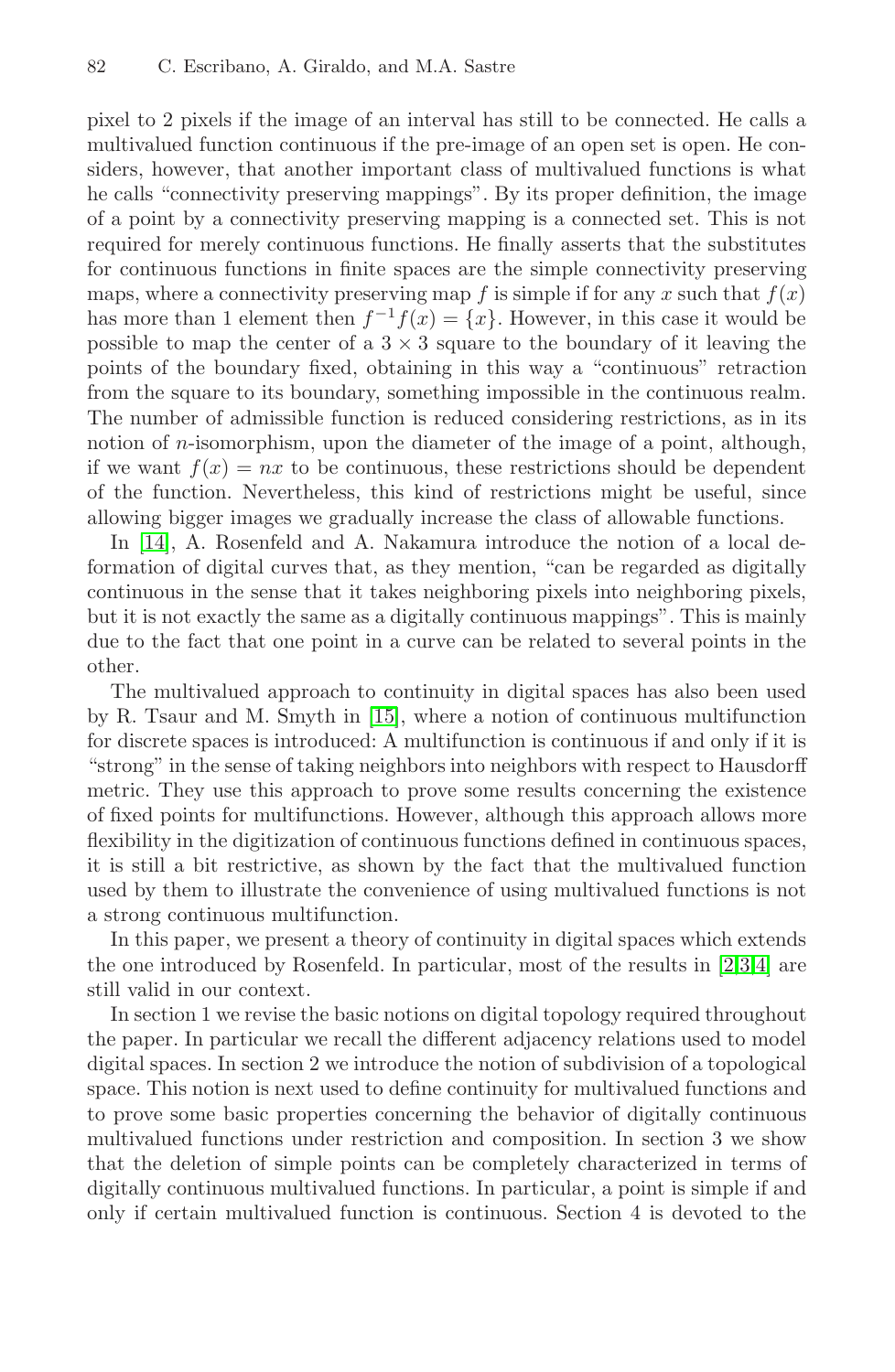definition a[nd](#page-11-7) [p](#page-11-7)roperties of multivalued retrac[tio](#page-11-8)ns. We show that the behavior of multivalued retractions in the digital plane is completely analogous to the behavior of retractions in the continuous (real) plane, in contrast with what happens with the existing notions of digital continuity. In the last section we translate to the digital space the well known Hahn-Mazurkiewicz theorem which characterizes locally connected continua as continuous images of the interval.

For information on Digital Topology we recommend the survey [9] and the books by Kong and Rosenfeld [10], and by Klette and Rosenfeld [8].

We are grateful to the referees for their suggestions and remarks which have helped to improve the final version of this paper.

### **1 Digital Spaces**

We consider  $\mathbb{Z}^n$  as model for digital spaces.

Two points in the digital line  $\mathbb Z$  are adjacent if they are different but their coordinates differ in at most a unit. Two points in the digital plane  $\mathbb{Z}^2$  are 8adjacent if they are different and their coordinates differ in at most a unit. They are said 4-adjacent if they are 8-adjacent and differ in at most a coordinate. Two points of the digital 3-space  $\mathbb{Z}^3$  are 26-adjacent if they are different and their coordinates differ in at most a unit. They are said 18-adjacent if they are 26-adjacent and differ in at most two coordinates, and they are said 6-adjacent if they are 26-adjacent and differ in at most a coordinate. In an analogous way, adjacency relations are defined in  $\mathbb{Z}^n$  for  $n \geq 4$ , for example, in  $\mathbb{Z}^4$  there exist 4 different adjacency relations: 80-adjacency, 64-adjacency, 32-adjacency and 8 adjacency.

Given  $p \in \mathbb{Z}^2$  we define  $\mathcal{N}(p)$  as the set of points 8-adjacent to p, i.e.  $\mathcal{N}(p)$  =  $\{p_1, p_2, \ldots, p_8\}$ . This is also denoted as  $\mathcal{N}_8(p)$ . Analogously,  $\mathcal{N}_4(p)$  is the set of points 4-adjacent to p (with the above notation  $\mathcal{N}_4(p) = \{p_2, p_4, p_6, p_8\}$ ).

|  |                                                                  |                                                                                                                                           |  | $\begin{array}{ccc} \circ & \circ & \circ & \circ & \circ \end{array}$   |  |
|--|------------------------------------------------------------------|-------------------------------------------------------------------------------------------------------------------------------------------|--|--------------------------------------------------------------------------|--|
|  |                                                                  |                                                                                                                                           |  |                                                                          |  |
|  |                                                                  | $\begin{array}{ccc}\n\bigcirc & \bullet & \bullet & \bullet & \circ \\ \circ & \bullet & \circ^p & \bullet & \circ^{N_8(p)}\n\end{array}$ |  |                                                                          |  |
|  | $\circ$ $\bullet$ $\bullet$ $\circ$                              |                                                                                                                                           |  | $\begin{array}{ccc} \circ & \circ & \bullet & \circ & \circ \end{array}$ |  |
|  | $\begin{array}{ccc} & \circ & \circ & \circ & \circ \end{array}$ |                                                                                                                                           |  | 00000                                                                    |  |

Given  $p \in \mathbb{Z}^3$ ,  $\mathcal{N}(p)$  will be the set of points 26-adjacent to p. In this case there will exist three kinds of neighborhood:  $\mathcal{N}_{26}(p)$ ,  $\mathcal{N}_{18}(p)$  and  $\mathcal{N}_{6}(p)$ .

A k-path P in  $\mathbb{Z}^n$  (where k corresponds to any of the possible adjacency relations in  $\mathbb{Z}^n$ ) is a sequence  $P = \{p_0, p_1, p_2, \ldots, p_r\}$  of points such that  $p_i$  is k-adjacent to  $p_{i+1}$ , for every  $i \in \{0, 1, 2, \ldots, r-1\}$ . It is said then that P is a k-path from  $p_0$  to  $p_r$ . If  $p_0 = p_r$  then it is called a closed path.

A k-path  $\{p_0, p_1, p_2, \ldots, p_r\}$  is called a k-arc if the only k-adjacent points are consecutive points and, possibly, the end points (i.e., if  $0 \le i \le i + 1 \le j \le r$  or  $0 < i < i + 1 < j < r$  then  $p_i$  is not k-adjacent to  $p_j$ ). Every k-path P contains a k-arc with the same end points.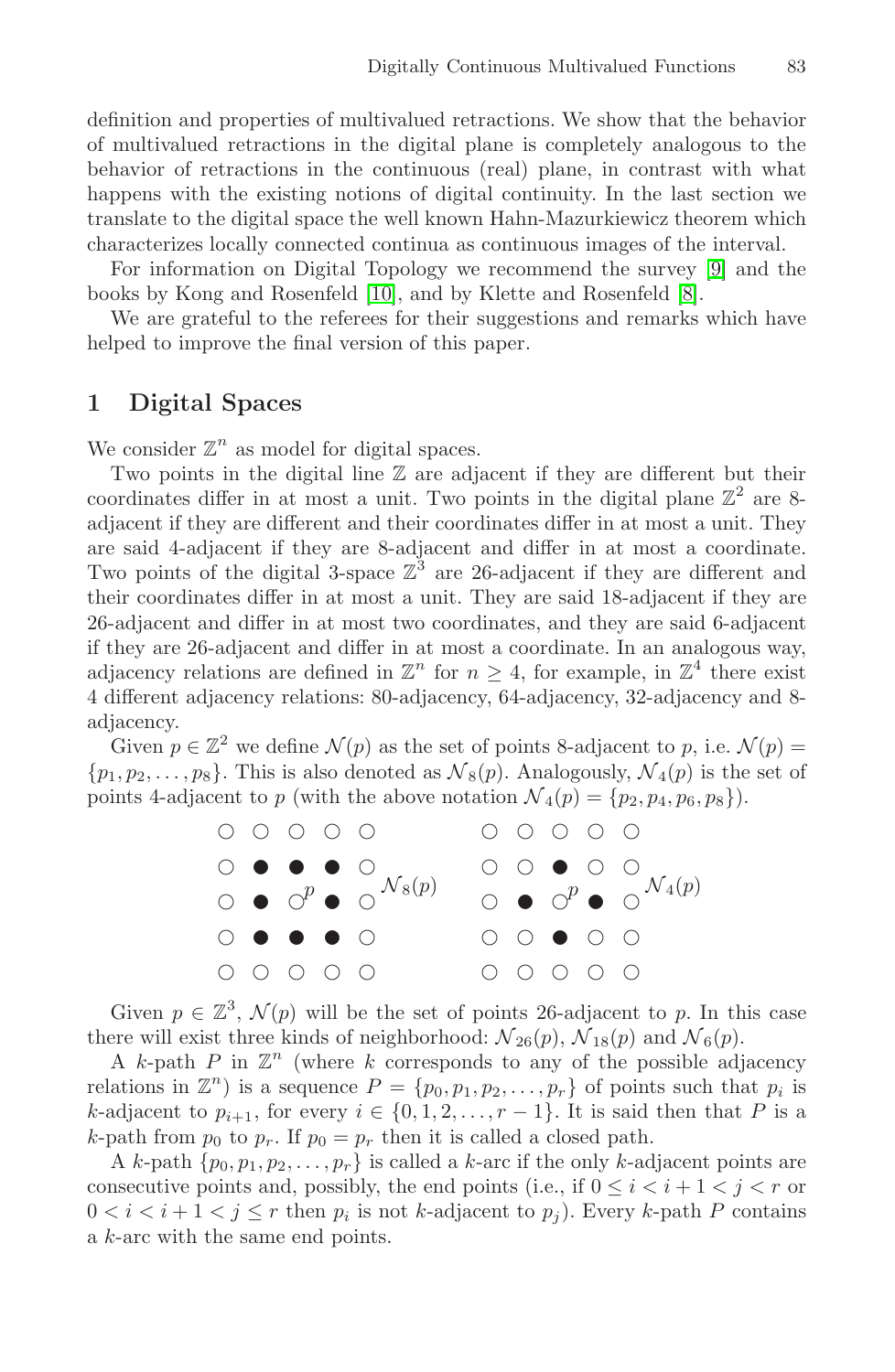A set  $S \subset \mathbb{Z}^n$  is k-connecte[d if f](#page-11-9)or every pair of points of S there exists a k-path contained in  $S$  joining them. A k-connected component of  $S$  is a k-connected maximal set.

# **2 Continuous Multivalued Functions**

**Definition 1.** Let  $f: X \subset \mathbb{Z}^m \longrightarrow \mathbb{Z}^n$  be a function between digital spaces with adjacency relations k and k'. According to [13], f is  $(k, k')$ -continuous if f sends k-adjacent points to k'-adjacent points. When  $m = n$  and  $k = k'$ , f is said to be just  $k$ -continuous.

We will say that  $f: X \subset \mathbb{Z}^m \longrightarrow \mathbb{Z}^n$  is continuous if it is  $(k, k')$ -continuous for some  $k$  and  $k'$ .

In the following definition we introduce the concept of subdivision of  $\mathbb{Z}^n$ .

**Definition 2.** The first subdivision of  $\mathbb{Z}^n$  is formed by the set

$$
\mathbb{Z}_1^n = \left\{ \left( \frac{z_1}{3}, \frac{z_2}{3}, \dots, \frac{z_n}{3} \right) \mid (z_1, z_2, \dots, z_n) \in \mathbb{Z}^n \right\}
$$

and the  $3^n : 1$  map  $i : \mathbb{Z}_1^n \hookrightarrow \mathbb{Z}^n$  given by  $i\left(\frac{z_1}{3}, \frac{z_2}{3}, \dots, \frac{z_n}{3}\right)$  $= (z'_1, z'_2, \ldots, z'_n)$ where  $(z'_1, z'_2, \ldots, z'_n)$  is the point in  $\mathbb{Z}^n$  closer to  $\left(\frac{z_1}{3}, \frac{z_2}{3}, \ldots, \frac{z_n}{3}\right)$ .

The r-th subdivision of  $\mathbb{Z}^n$  is formed by the set

$$
\mathbb{Z}_r^n = \left\{ \left( \frac{z_1}{3^r}, \frac{z_2}{3^r}, \dots, \frac{z_n}{3^r} \right) \mid (z_1, z_2, \dots, z_n) \in \mathbb{Z}^n \right\}
$$

and the  $3^{nr}: 1$  map  $i_r: \mathbb{Z}_r^n \hookrightarrow \mathbb{Z}^n$  given by  $i_r\left(\frac{z_1}{3^r}, \frac{z_2}{3^r}, \ldots, \frac{z_n}{3^r}\right)$  $= (z'_1, z'_2, \ldots, z'_n)$ where  $(z'_1, z'_2, \ldots, z'_n)$  is the point in  $\mathbb{Z}^n$  closer to  $\left(\frac{z_1}{3^r}, \frac{z_2}{3^r}, \ldots, \frac{z_n}{3^r}\right)$  . Observe that  $i_r = i \circ i \circ \cdots \circ i$ .

Moreover, if we consider in  $\mathbb{Z}^n$  a k-adjacency relation, we can consider in  $\mathbb{Z}_r^n$ , in an immediate way, the same adjacency relation, i.e.,  $\left(\frac{z_1}{3^r}, \frac{z_2}{3^r}, \ldots, \frac{z_n}{3^r}\right)$  $\setminus$ is *k*-adjacent to  $\left(\frac{z'_1}{3^r}, \frac{z'_2}{3^r}, \ldots, \frac{z'_n}{3^r}\right)$  $3r$ if and only if  $(z_1, z_2, \ldots, z_n)$  is k-adjacent to  $(z'_1, z'_2, \ldots, z'_n).$ 

**Proposition 1.**  $i_r$  is  $k$ -continuous as a function between digital spaces.

**Definition 3.** Given  $X \subset \mathbb{Z}^n$ , the r-th subdivision of X is the set  $X_r = i_r^{-1}(X)$ .

Intuitively, if we consider  $X$  made of pixels (resp. voxels), the r-th subdivision of X consists in replacing each pixel with  $9<sup>r</sup>$  pixels (resp.  $27<sup>r</sup>$  voxels) and the map  $i_r$  is the inclusion.

**Remark 1.** Given  $X, Y \subset \mathbb{Z}^n$ , any function  $f : X_r \longrightarrow Y$  induces in an immediate way a multivalued function  $F: X \longrightarrow Y$  where  $F(x) = \begin{pmatrix} 1 \\ 1 \end{pmatrix}$  $x' \in i_r^{-1}(x)$  $f(x')$ .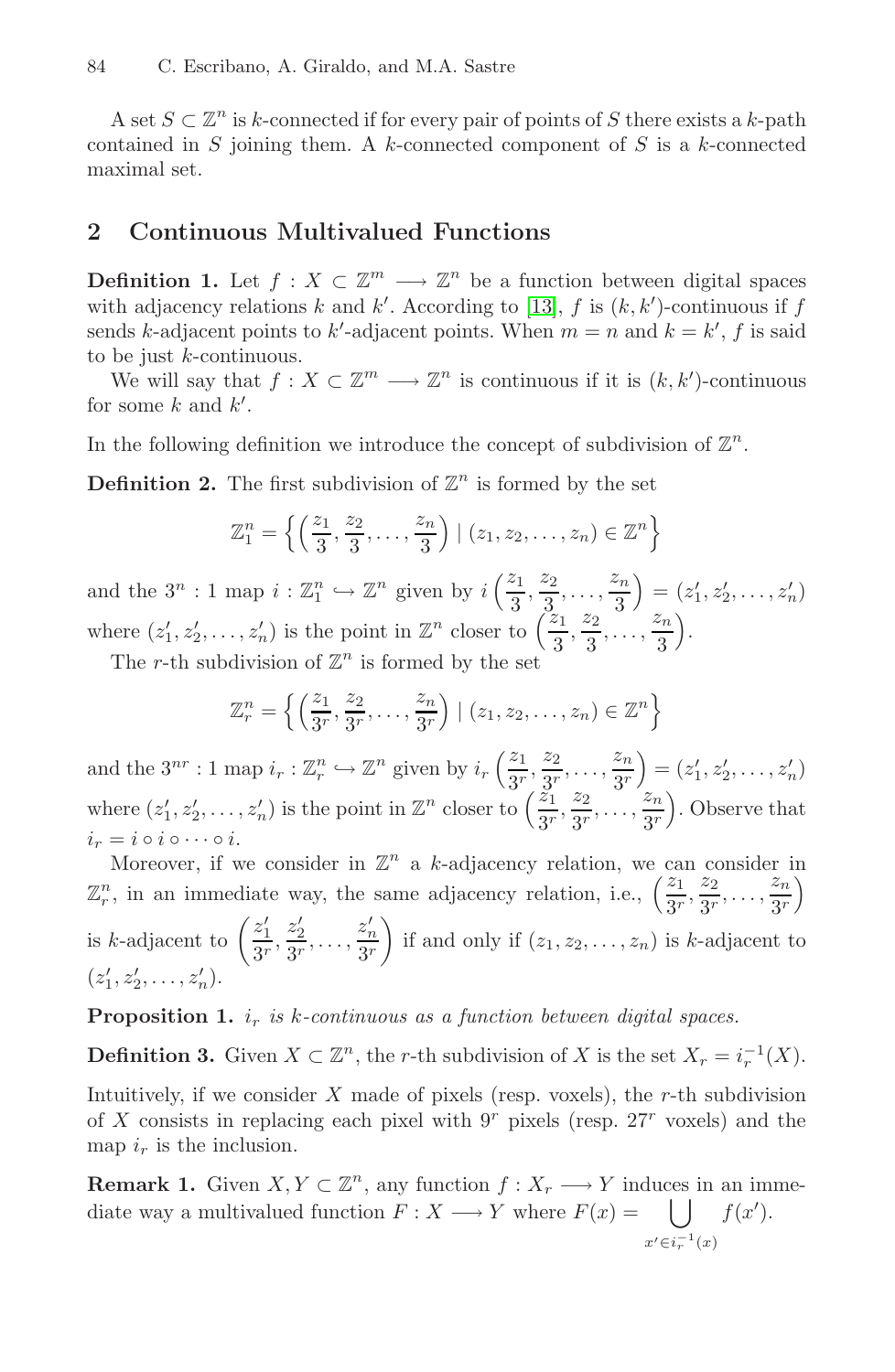**Definition 4.** Consider  $X, Y \subset \mathbb{Z}^n$ . A multivalued function  $F : X \longrightarrow Y$  is said to be a  $(k, k')$ -continuous multivalued function if it is induced by a  $(k, k')$ continuous (single-valued) function from  $X_r$  to Y for some  $r \in \mathbb{N}$ .

**Remark 2.** Let  $F: X \longrightarrow Y$   $(X, Y \subset \mathbb{Z}^n)$  be a  $(k, k')$ -continuous multivalued function. Then

- i)  $F(x)$  is k'-connected, for every  $x \in X$ ,
- ii) if x and y are k-adjacent points of X, then  $F(x)$  and  $F(y)$  are k'-adjacent subsets of Y.
- iii)  $F$  takes  $k$ -connected sets to  $k'$ -connected sets.

Note that (iii) implies, and is implied by, (i) and (ii).

On the other hand, not all multivalued functions satisfying (i), (ii) and (iii) are induced by continuous single-valued functions. For example, the following multivalued function  $F : \mathcal{N}(p) \cup \{p\} \longrightarrow \mathcal{N}(p)$ 

| $p_1$   | $\scriptstyle p_2$ | $p_3$            |
|---------|--------------------|------------------|
| $p_{8}$ |                    | $\mathfrak{p}_4$ |
|         |                    |                  |
|         | $\,p_6$            | $p_5$            |

given by

$$
F(x) = \begin{cases} \mathcal{N}(p) & \text{if } x = p \\ \{x\} & \text{if } x \in \mathcal{N}(p) \end{cases}
$$

**Remark 3.** It is immediate that any digitally continuous function in the sense of Rosenfeld is also continuous as a multivalued function. In particular, any single-valued constant map is continuous as a multivalued map.

On the other hand, "strong" continuous multivalued functions in [15] satisfy (ii) above, although the image of a point does not need to be connected. Hence strong multivalued continuity does not imply our notion of continuity. There is even strong continuous multivalued function with the images of all points connected, like the example in the previous remark, which are not continuous as defined in this paper.

Conversely, the function in Example 1 in Section 4 is a continuous multivalued function (as defined here) which is not a strong continuous multivalued function.

The following result is easy to prove.

**Proposition 2.** If  $F: X \longrightarrow Y$   $(X, Y \subset \mathbb{Z}^n)$  is a  $(k, k')$ -continuous multivalued function and  $X' \subset X$  then  $F|_{X'} : X' \longrightarrow Y$  is a  $(k, k')$ -continuous multivalued function.

If  $F: X \longrightarrow Y$  and  $G: Y \longrightarrow Z$  are continuous multivalued functions, then we can consider the composition  $GF : X \longrightarrow Z$ . However, it is not straightforward to prove that GF is continuous. We need first the following result.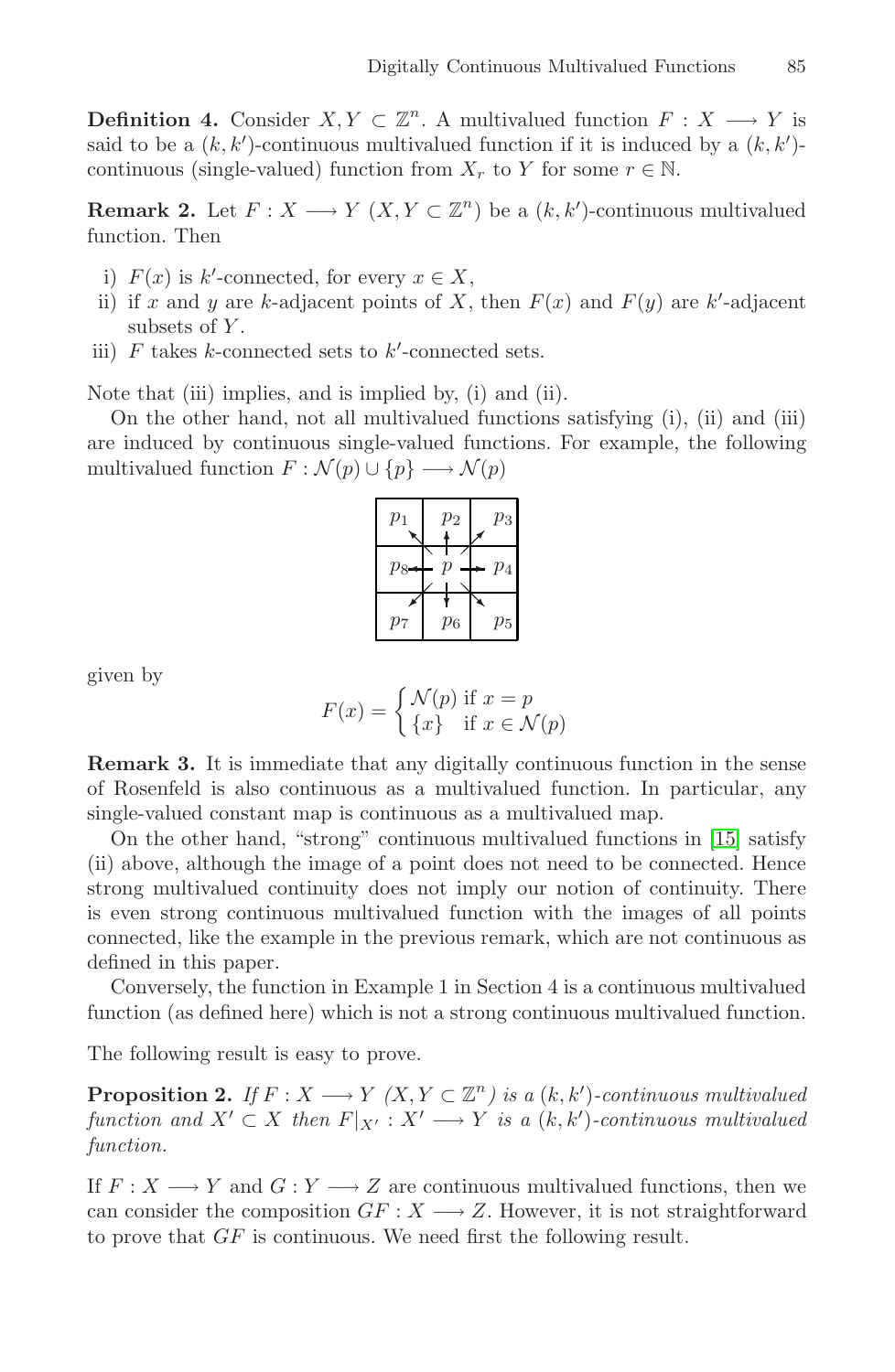#### 86 C. Escribano, A. Giraldo, and M.A. Sastre

**Lemma 1.** Let  $f: X \longrightarrow Y \ (X \subset \mathbb{Z}^m, Y \subset \mathbb{Z}^n)$  be a  $(k, k')$ -continuous function. Then, for every  $r \in \mathbb{N}$ , f induces a  $(k, k')$ -continuous function  $f_r$ :  $X_r \longrightarrow Y_r$  such that  $f_r(i_r^{-1}(x)) = i_r^{-1}(f(x))$  for every  $x \in X$ . This is equivalent to the following diagram



being commutative.

To be precise, we should have denoted by  $(i_r)_X$  and  $(i_r)_Y$  the maps  $(i_r)_X$ :  $X_r \longrightarrow X$  and  $(i_r)_Y : Y_r \longrightarrow Y$ , respectively. In order not to complicate the notation we have denoted both maps by  $i_r$ .

*Proof.* It is simply an interpolation. For example, when  $m = n = 2$  and  $r = 1$ , then we have just to define  $f_1(x, y) = f(x, y)$  if  $(x, y) \in \mathbb{Z}^2$ , while if  $(x, y) \notin \mathbb{Z}^2$ then  $(x, y) = \frac{2}{3}(x', y') + \frac{1}{3}(x'', y'')$  with  $(x', y'), (x'', y'') \in \mathbb{Z}^2$  adjacent points, and we define  $f_1(x, y) = \frac{2}{3} f(x', y') + \frac{1}{3} f(x'', y'').$ 

**Theorem 1.** If  $F: X \longrightarrow Y$  is a  $(k, k')$ -continuous multivalued function and  $G: Y \longrightarrow Z$  is a  $(k', k'')$ -continuous multivalued functions, then  $GF: X \longrightarrow Z$ is a  $(k, k'')$ -continuous multivalued function.

*Proof.* Suppose that F is induced by  $f: X_r \longrightarrow Y$  and G is induced by g:  $Y_s \longrightarrow Z$  (observe that gf is not in general well defined).

Consider  $X_{r+s}$  the  $(r+s)$ -subdivision of X which is also the s-subdivision of  $X_r$ . Then f induces, according to the above lemma, a  $(k, k')$ -continuous function  $f_s: X_{r+s} \longrightarrow Y_s$ . Then  $gf_s: X_{r+s} \longrightarrow Z$  is a  $(k, k'')$ -continuous function which induces GF.  $\Box$ 

### **3 Continuous Multivalued Functions and [S](#page-11-6)imple Points**

It may seem that the family of continuous multivalued functions could be too wide, therefore not having good properties. In this section we show that this is not the case. We show, in particular, that the existence of a  $k$ -continuous multivalued function from a set X to  $X \setminus \{p\}$  which leaves invariant  $X \setminus \{p\}$  is closely related to  $p$  being a  $k$ -simple point of  $X$ .

Let  $X \subset \mathbb{Z}^2$  and  $p \in X$ . The point p is called k-simple  $(k = 4, 8)$  in X (see [9]) if the number of k-connected components of  $\mathcal{N}(p) \cap X$  which are k-adjacent to p is equal to 1 and  $\mathcal{N}_{\bar{k}}(p) \cap X^c \neq \emptyset$  (this last condition is equivalent to p being a boundary point of X). Here  $\bar{k} = 4$  if  $k = 8$  and  $\bar{k} = 8$  if  $k = 4$ .

**Theorem 2.** Let  $X \subset \mathbb{Z}^2$  and  $p \in X$ . Suppose there exists a k-continuous multivalued function  $F: X \longrightarrow X \setminus \{p\}$  such that  $F(x) = \{x\}$  if  $x \neq p$  and  $F(p) \subset \mathcal{N}(p)$ . Then p is a k-simple point.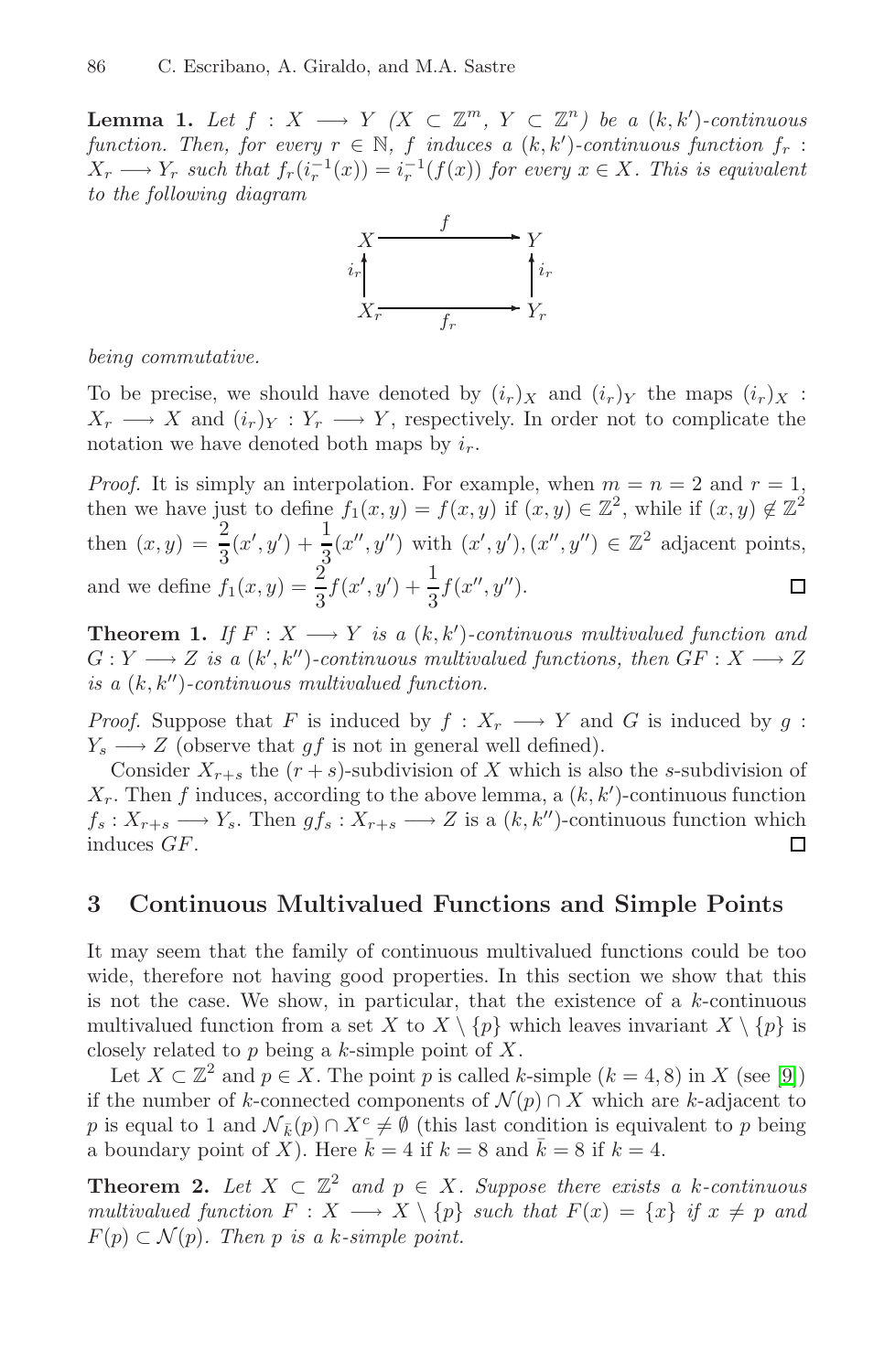The converse is true if and only if p is not 8-interior to  $X$  (note that if p is 8-simple it can not be 8-interior, however there are 4-simple points which are 8-interior).

*Proof.* Suppose that F is induced by  $f_r : X_r \longrightarrow X$ . Then  $f_r(x) = i_r(x)$  for every  $x \in X_r$  such that  $i_r(x) \neq p$ .

Suppose that p is not k-simple. We have two possibilities:  $p$  is a boundary point with at least two different k-connected components of  $\mathcal{N}(p) \cap X$  which are  $k$ -adjacent to  $p$ , or  $p$  is an interior point.

In the first case, let  $A$  and  $B$  be any two such components. Consider any  $x_r \in i_r^{-1}(p)$  k-adjacent to  $i_r^{-1}(A)$ . Then  $x = f_r(x_r)$  must be k-adjacent to A (since  $F(A) = A$ ), and since A is a k-connected component of  $\mathcal{N}(p) \cap X$ , then  $f_r(x_r) \in A$ . On the other hand, there exists also  $y_r \in i_r^{-1}(p)$  k-adjacent to  $i_r^{-1}(B)$  and, hence,  $f_r(y_r) = y \in B$ . Consider  $\{z_0 = x_r, z_1, z_2, \ldots, z_{m-1}, z_m =$  $y_r$ }  $\subset i_r^{-1}(p)$  such that  $z_i$  is k-adjacent to  $z_{i-1}$  for every  $i = 1, 2, ..., m$ . Then  ${f_r(z_0) = x, f_r(z_1), f_r(z_2), \ldots, f_r(z_{m-1}), f_r(z_m) = y} \subset \mathcal{N}(p) \cap X$  is a k-path in  $\mathcal{N}(p) \cap X$  from x to y. Contradiction.

Suppose now that  $p$  is an interior point and that there exists a  $k$ -continuous multivalued function  $F: X \longrightarrow X \setminus \{p\}$  such that  $F(p_i) = \{p_i\}$  for every  $i = 1, 2, \ldots, 8$ . Consider a subdivision  $X_r$  of X and a k-continuous map  $f_r$ :  $X_r \longrightarrow X$  which induces F.

We divide  $i_r^{-1}(p)$  into concentric paths (the first path would be its boundary, the next path would be the boundary of the interior, and so on). Then, by continuity, for the outer path, there are points in it whose images are  $p_2$ ,  $p_4$ ,  $p_6$ and  $p_8$ . Therefore  $F(p) \subset \{p_2, p_4, p_6, p_8\}$ . If we consider now the next concentric paths of  $i_r^{-1}(p)$ , by the continuity of  $f_r$ , in any of them there are points whose images are  $p_2$ ,  $p_4$ ,  $p_6$  and  $p_8$ . In particular, this will hold for the innermost path, making impossible to define  $f_r$  for the point in the center in a consistent way.

To prove the converse statement, consider first the following situation, with  $p \in X$  a k-simple point such that  $\mathcal{N}(p) \cap X = \{p_1, p_3, p_4, p_5, p_6, p_7, p_8\}.$ 

| $p_1$          |               | $p_3$ |
|----------------|---------------|-------|
| $p_8$          | $\mathcal{p}$ | $p_4$ |
| p <sub>7</sub> | $p_6$         | $p_5$ |

We are going to construct  $F$  as in the statement of the theorem. To do that we consider the second subdivision  $X_2$  of X and we are going to construct a singlevalued function  $f: X_2 \longrightarrow X$  which induces the desired F. Since  $F(x) = \{x\}$ for every  $x \in \mathcal{N}(p) \cap X$ , then  $f(x') = x$  for every  $x' \in i_2^{-1}(x)$ . In order to define  $f(p')$  for  $p' \in i_2^{-1}(p)$  we divide  $i_2^{-1}(p)$  in groups and define f as shown by the arrows in the following figure.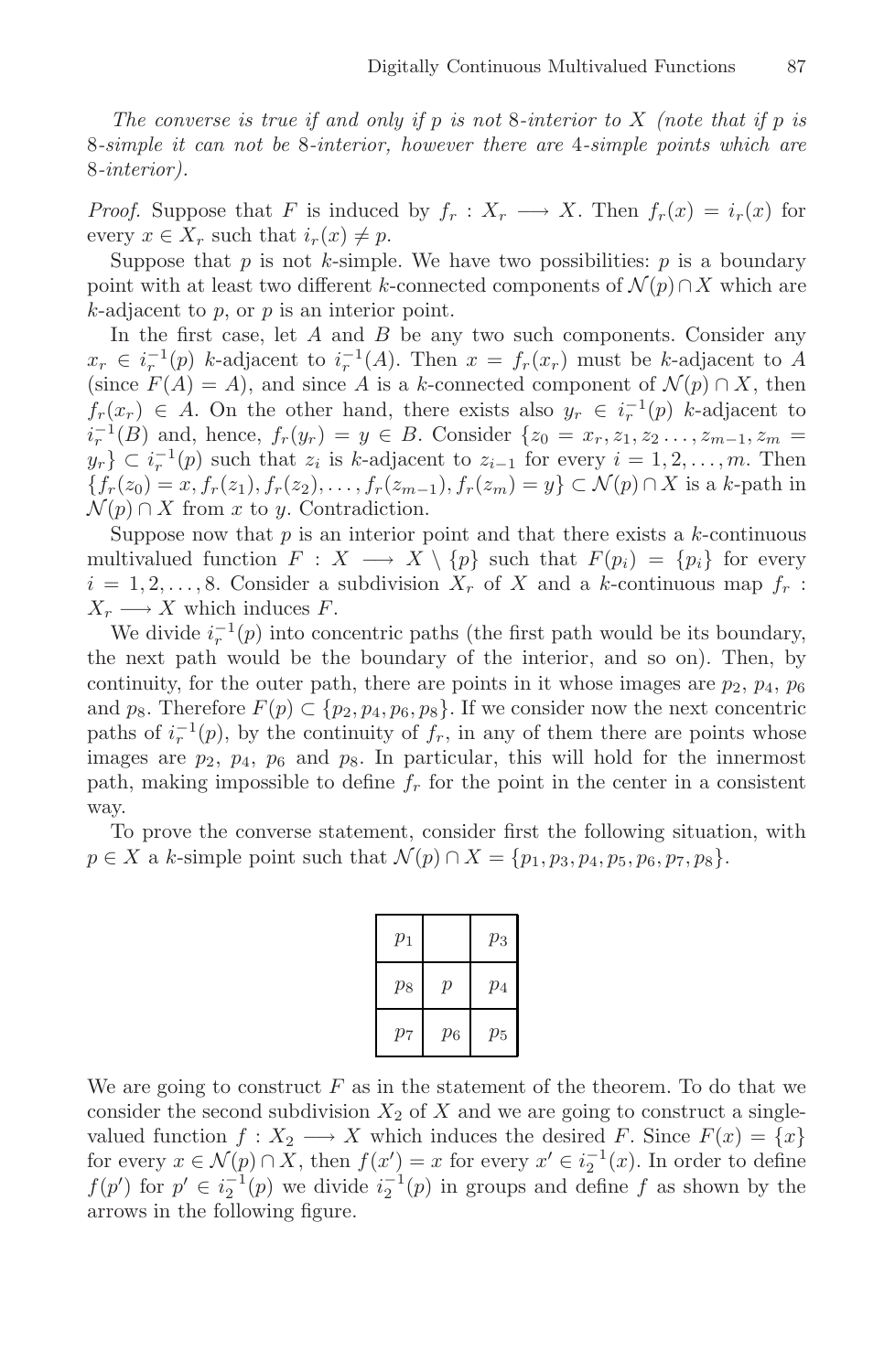

Then  $f: X_2 \longrightarrow X$  is 4-continuous and 8-continuous. Therefore, if we define  $F(p) = \{p_4, p_5, p_6, p_7, p_8\}, F$  is a 8-continuous and 4-continuous multivalued function.

If  $p$  is any other simple point in the hypothesis of the theorem then there exists a point in  $\mathcal{N}_4(p)$  which is not in X but one (or both) of the (clockwise) next points in  $\mathcal{N}(p)$  are in X. We may suppose, making, if necessary, a rotation of X (by 90, 180 or 270 degrees) that  $p_2$  is that point.

The same groups in  $i_2^{-1}(p)$  can be used to define  $F(p)$  in any of these cases. To show it, we label these groups as follows



There are two possibilities: either  $\mathcal{N}(p) \cap X = \{p_3\}$ , in which case we define  $F(p)$  $\{p_3\}$ , or  $p_4 \in X$ . In the second case we have again two possibilities: either  $p_6 \notin X$ , in which case  $\mathcal{N}(p) \cap X \subset \{p_3, p_4, p_5\}$  and we define  $F(p) = \{p_4\}$ , or  $\{p_4, p_6\} \subset X$ . If  $\{p_4, p_6\} \subset X$  but  $p_8 \notin X$ , then  $\mathcal{N}(p) \cap X \subset \{p_3, p_4, p_5, p_6, p_7\}$ . If  $p_5 \notin X$  we define  $F(E \cup T) = p_4$  and  $F(A \cup B \cup C \cup D \cup R \cup S) = p_6$ , while if  $p_5 \in X$  we define  $F(E) = p_4, F(D \cup T) = p_5 \text{ and } F(A \cup B \cup C \cup R \cup S) = p_6.$ 

Finally, if  $\{p_4, p_6, p_8\} \subset X$ , we consider two cases. If  $\{p_5, p_7\} \subset X$ , we define  $F(E) = p_4$ ,  $F(D \cup T) = p_5$ ,  $F(C \cup S) = p_6$ ,  $F(B \cup R) = p_7$  and  $F(A) = p_8$ . On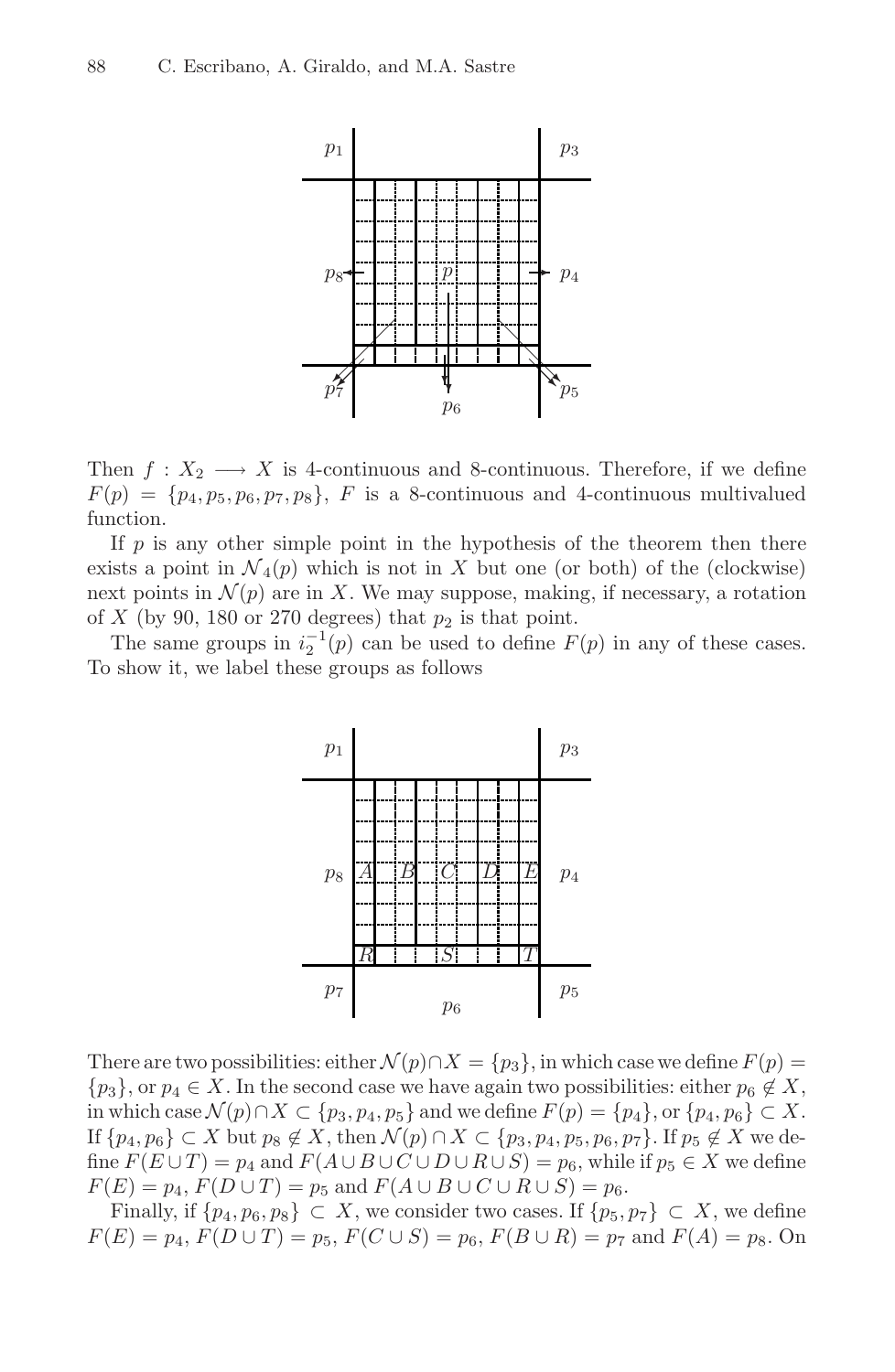the other hand, if  $\{p_5, p_7\} \not\subset X$ , then p can only be 8-simple (not 4-simple), and we can define  $F(D \cup E \cup T) = p_4$ ,  $F(C \cup S) = p_6$ ,  $F(A \cup B \cup R) = p_8$ .

We see finally that if  $p$  is 4-simple and 8-interior, then there is not a 4continuous multivalued function  $F: X \longrightarrow X \setminus \{p\}$  such that  $F(x) = \{x\}$  if  $x \neq p$  and  $F(p) \subset \mathcal{N}(p)$ . To see this, observe first that  $\mathcal{N}(p) \cap X$  must be as follows (or a rotation of it)

| $p_1$          | p <sub>2</sub> |       |
|----------------|----------------|-------|
| $p_8$          | $\mathcal{p}$  | $p_4$ |
| p <sub>7</sub> | $p_6$          | $p_5$ |

Suppose there exists a 4-continuous multivalued function  $F: X \longrightarrow X \setminus \{p\}$ such that  $F(x) = \{x\}$  if  $x \neq p$  and  $F(p) \subset \mathcal{N}(p) \cap X$ . Suppose that F is induced by  $f_r: X_r \longrightarrow X$ . Then  $f_r(x) = p_2$  for every  $x \in X_r$  such that  $i_r(x) = p_2$  and  $f_r(x) = p_4$  for every  $x \in X_r$  such that  $i_r(x) = p_4$ . Then if we consider the upper rightmost point  $x \in i_r^{-1}(p)$ , it is not possible to define  $f_r(x)$  in such a way that  $f_r$  is 4-continuous. П

**Remark 4.** F is not unique. For example, for  $\mathcal{N}(p) \cap X$  as follows,

| $p_1$          |               | $p_3$ |
|----------------|---------------|-------|
| $p_8$          | $\mathcal{p}$ | $p_4$ |
| p <sub>7</sub> | $p_6$         | $p_5$ |

if we define  $F(p) = \{p_1, p_3, p_4, p_5, p_6, p_7, p_8\}$ , then F is still a 8-continuous and 4-continuous multivalued function. The same is true if we define  $F(p)$  =  $\{p_3, p_4, p_5, p_6, p_7, p_8\}.$  However, if we define  $F(p) = \{p_5, p_6, p_7, p_8\},\$  then F is nor a 8-continuous neither a 4-continuous multivalued function, since (ii) in Remark 2 does not hold in this case  $(p_3 \text{ and } p \text{ are adjacent points of } X, \text{ but } F(p_3) \text{ and }$  $F(p)$  $F(p)$  [are](#page-11-11) [n](#page-11-12)ot adjacent subsets of X).

**Remark 5.** It is easy to see that for  $\mathcal{N}(p) \cap X$  as in Remark 4, although p is 4-simple and 8-simple, any single-valued function  $f: X \longrightarrow X \setminus \{p\}$ , such that  $f(x) = x$  if  $x \neq p$ , can not be 4-continuous neither 8-continuous, hence Theorema 2 does not hold for Rosenfeld's digitally continuous functions.

**Remark 6.** There exist in the literature results characterizing simple points in terms of properties of certain inclusion maps, in the spirit of our theorem. For example, in [12] (see [5,6] for further and more recent results) simple surfels (the equivalent for a digital surface  $X$  of simple points in the digital plane) are characterized as points x such that the morphism  $i_* : \Pi_1^n(X \setminus x) \longrightarrow \Pi_1^n(X)$  is an isomorphism.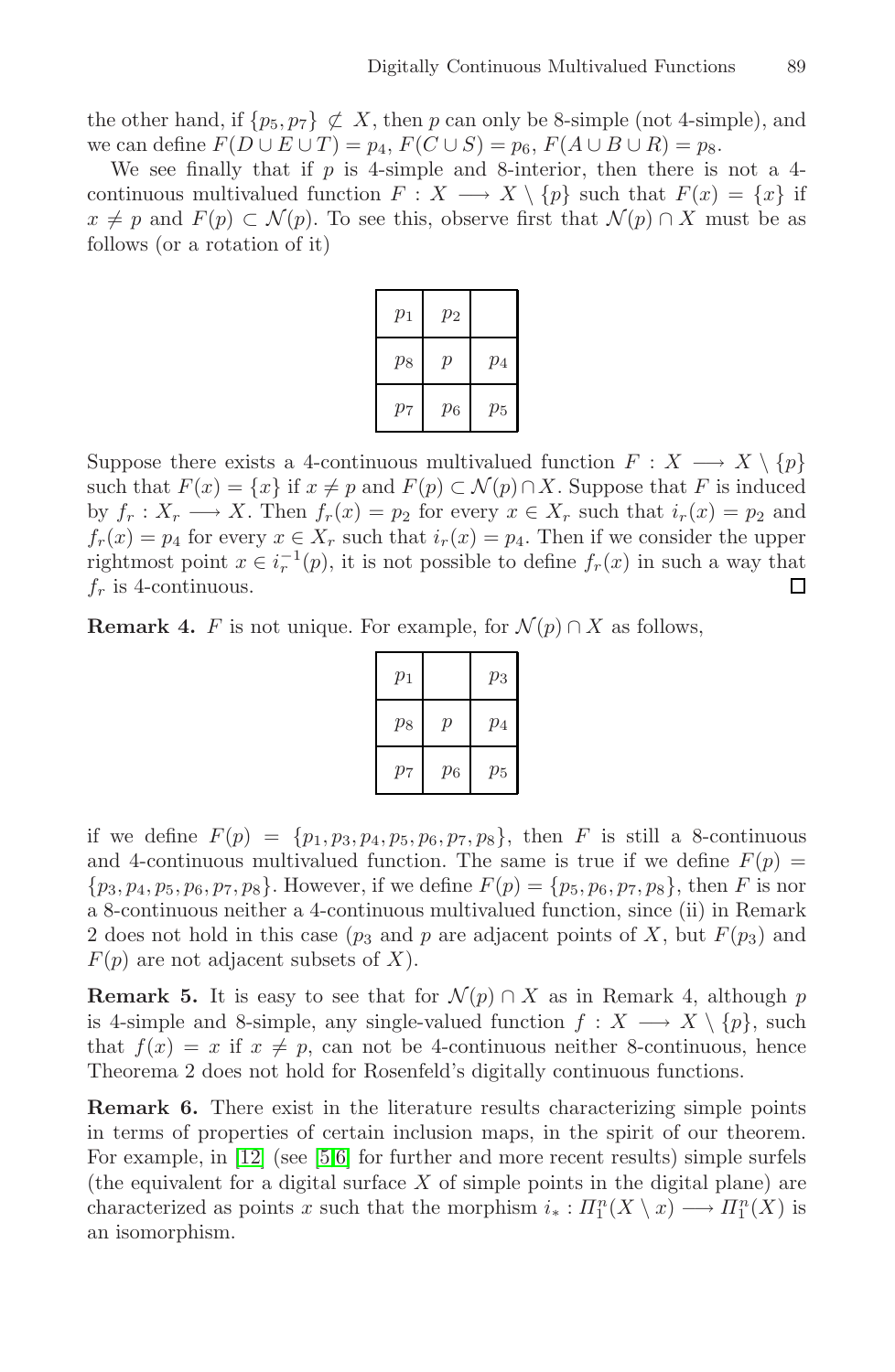90 C. Escribano, A. Giraldo, and M.A. Sastre

### **4 Multivalued Digital Retractions**

In the previous section we have characterized the deletion of a  $k$ -simple point in  $\mathbb{Z}^2$  as a k-continuous multivalued function  $f : X \longrightarrow X \setminus \{p\}$  such that  $f(x) = x$  if  $x \neq p$ . This is a particular case of a wider class of functions known as multivalued retractions.

**Definition 5.** Consider  $Y \subset X \subset \mathbb{Z}^n$ . A multivalued k-retraction from X to Y is a k-continuous multivalued function  $F : X \longrightarrow Y$  such that  $f(y) = \{y\}$  for every  $y \in Y$ .

**Remark 7.** If we look at the notion of simple connectivity preserving mapping [11], it is clear that if a connectivity preserving mapping from  $X$  to a subset Y has to leave Y fixed, then if it is simple it must be single-valued. Therefore, in that case, retractions would agree with those in [1].

The next two results are the digital versions of two well known facts about  $\mathbb{R}^2$ , namely, that the boundary of a disk is not a retract of the whole disk, while an annulus (or of a punctured disk) can be retracted to its outer boundary.

**Proposition 3.** The boundary  $\partial X$  of a square X is not a k-retract of X (k = 4, 8).

*Proof.* Let  $p_N, p_E, p_S, p_W$  be points in each of the four sides of  $\partial X$ , different from the corner points. Suppose that there exists a  $k$ -continuous multivalued function  $F: X \longrightarrow \partial X$  such that  $F(p) = \{p\}$  for every  $p \in \partial X$ . Consider a subdivision  $X_r$  of X and a k-continuous map  $f_r : X_r \longrightarrow X$  which induces F.

Divide  $i_r^{-1}(X)$  into concentric paths. Then, by continuity, for the outer path in  $X \setminus \partial X$ , there are points in it whose images by  $f_r$  are, respectively  $p_N$ ,  $p_E$ ,  $p_S$  and  $p_W$ . If we successively consider the different concentric paths of  $i_r^{-1}(p)$ , by the continuity of  $f_r$ , in any of them there are points whose images are  $p_N$ ,  $p_E$ ,  $p_S$  and  $p_W$ . In particular, this will hold for the innermost path, making it impossible to define  $f_r$  for the point at the center in a consistent way.  $\Box$ 

**Example 1.** Let X be a squared annulus and consider  $F: X \longrightarrow X$  defined as follows

| $p_{11}$ | $p_{12}$ | $p_{13}$        | $p_{14}$             | $p_{15}$ |
|----------|----------|-----------------|----------------------|----------|
|          |          |                 |                      |          |
| $p_{21}$ |          | $p_{22} p_{23}$ | $p_{24}$             | $p_{25}$ |
| $p_{31}$ | $p_{32}$ |                 | $p_{34}$             | $p_{35}$ |
| $p_{41}$ |          | $p_{42} p_{43}$ | $p_{44}$             | $p_{45}$ |
|          |          |                 |                      |          |
| $p_{51}$ | $p_{52}$ | $p_{53}$        | $p_{\underline{54}}$ | $p_{55}$ |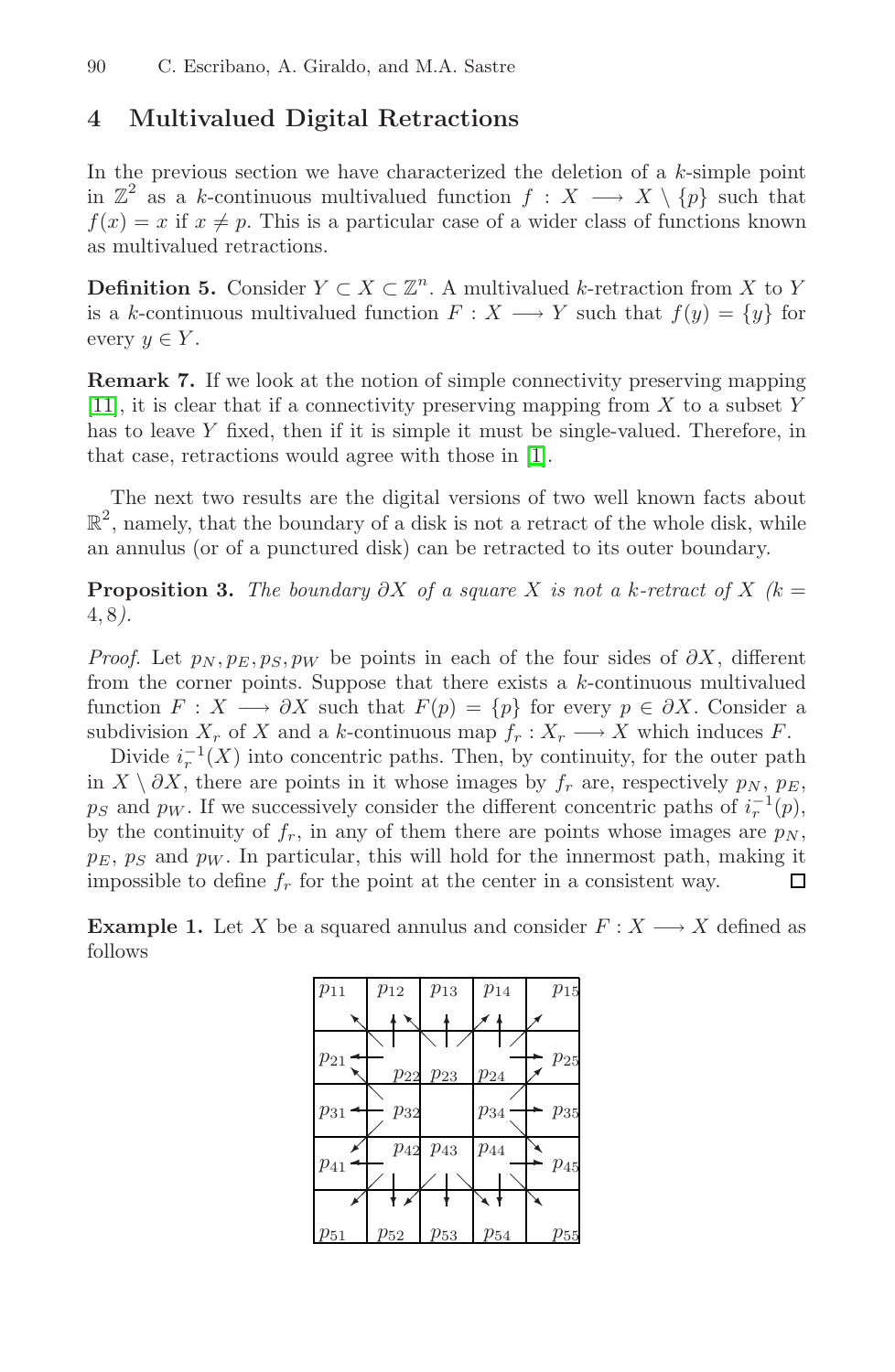i.e.  $F$  is the identity on the outer boundary of the annulus, and for every  $p$  in the inner boundary,  $F(p)$  is equal to three points in the outer boundary.

Then F is a multivalued k-retraction for  $k = 4$  and  $k = 8$ .

*Proof.* F is induced by the following map  $f_1 : X_1 \longrightarrow X$ :



where the rest of the images are completed symmetrically.

 $\Box$ 

This result improves [1, Theorem 4.4]. There, [it](#page-11-13) was proved that the boundary of a filled square is not a retract of the whole square, but the same arguments in the proof of that theorem shows that neither is the boundary of a squared annulus a digital retract (according to Boxer's definition) of it.

### **5 Digital Version of Hahn-Mazurkiewicz Theorem**

By the well-known Hahn-Mazurkiewicz theorem (see, for example, [7]), any locally connected continuum (compact and connected set) is the continuum image of the interval [0, 1] and, conversely, any continuum image of the interval [0, 1] is a locally connected continuum. We end the paper with a digital version of this result.

**Theorem 3 (Digital version of Hahn-Mazurkiewicz theorem).** Let X ⊂  $\mathbb{Z}^n$ . Consider  $I = \{0,1\}$  the digital unit interval. Then, there exists a surjective  $(2, k)$ continuous multivalued function  $F : I \longrightarrow X$  if and only X is a bounded k-connected set (where k correspond to any of the possible adjacency relations in  $\mathbb{Z}^n$ ).

*Proof.* Suppose there exists a surjective  $(2, k)$ -continuous multivalued function  $F: I \longrightarrow X$ . Since any subdivision of I is a finite 2-connected set, then  $X = F(I)$ must be finite and hence bounded and also k-connected (by Remark 2).

Suppose, on the other hand, that  $X$  is a bounded  $k$ -connected set. Then, since it is also finite, there exists a k-path  $P = \{p_0, p_1, p_2, \ldots, p_n\}$  which goes through all the points in  $X$  (the path may go more than once through each point). Consider  $I_r$  subdivision of I such that  $2\cdot3^r \geq n+1$ . Then there exists a k-continuous function  $f: I_r \longrightarrow P$  which induces a k-continuous multivalued function  $F: I \longrightarrow X$ .  $\Box$